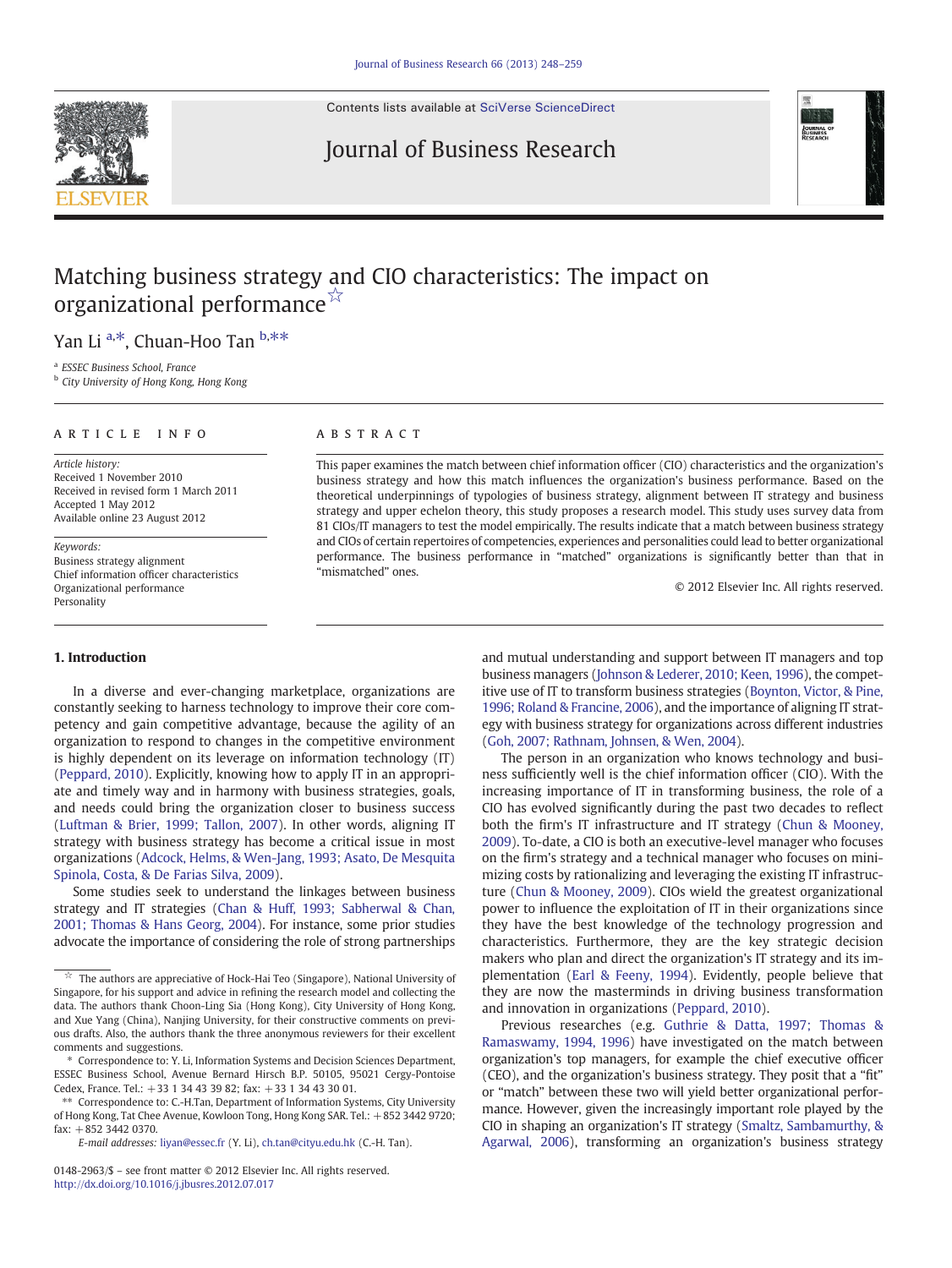[\(Peppard, 2010](#page--1-0)) and the need to align IT with business strategy, researchers have not paid sufficient attention to how characteristics of the CIO (who defines, manages and monitors the entire organization's IT development) will match the organization's business strategy and whether this match will influence the organization's business performance. This study strives to fill this gap in the extant literature. Specifically, the study here seeks to answer: How CIOs with different characteristics will match organizations with different business strategies?

Drawing on the theoretical underpinnings of topologies of business strategy [\(Miles & Snow, 1978\)](#page--1-0), alignment between IT and business strategy ([Sabherwal & Chan, 2001\)](#page--1-0) and upper echelon theory [\(Hambrick & Mason, 1984\)](#page--1-0), this study proposes a research model 1) to examine the match between CIO characteristics and the organization's business strategy and 2) to assess whether this match will influence the organization's business performance. This research empirically tests this model with survey data from 81 CIOs/IT managers in different organizations.

## 2. Conceptual model and hypotheses

Notwithstanding the growing research in strategic leadership [\(Watts & Henderson, 2006\)](#page--1-0), the causal relationship between managers and strategy is still a source of considerable debate. Particularly, whether managers determine strategies or whether established strategic position impacts the recruitment and promotion decisions of upper echelon executives is often a question pondering researchers till now ([Lin & Shih, 2008; Thomas & Ramaswamy, 1996\)](#page--1-0). Despite the absence of consensus on the causal forces, the match or fit between managers and strategic direction is crucial to the organization's success.

While it is important for an organization to align its IT strategy with its business strategy and it's crucial for a CIO with certain repertoires of characteristics to carry out a specific IT strategy, this study proposes the necessity to match CIO characteristics with an organization's business strategy and such a match will have beneficial impact on an organization's business performance. Fig. 1 depicts the conceptual model that examines the match between CIO characteristics and business strategies (H1a–H1f) and the impact of this match on the organization's business performance (H2a and H2b). In the following subsections, by using IT strategy as a linkage, this study will discuss the match between business strategy and IT strategy and the reasoning for matching CIO characteristics to business strategy.

### 2.1. Business strategy and its match with IT strategy

In the realm of strategic management theory, the typology of strategic orientation reflects the central role of managerial influence [\(Thomas & Ramaswamy, 1996\)](#page--1-0). One of the most well-established



Fig. 1. Conceptual model.

business strategy typologies is the three viable strategic types proposed by [Miles and Snow \(1978\).](#page--1-0) They include prospector, defender and analyzer. Based on the summary of [Sabherwal and Chan \(2001\),](#page--1-0) different IT strategies may be appropriate for the three business strategies [\(Camillus & Lederer, 1985\)](#page--1-0). These three strategies differ in information management sophistication [\(Gupta, Karimi, & Somers,](#page--1-0) [1997\)](#page--1-0), in the level of IT investment ([Karimi, Gupta, & Somers,](#page--1-0) [1996\)](#page--1-0), and in their influence on the attributes of formal control systems ([Simon, 1987](#page--1-0)). Based on these three different business strategic orientations, [Sabherwal and Chan \(2001\)](#page--1-0) suggest different IT strategies for each of them in terms of different emphasis on operational support systems, market information systems, inter-organizational systems and strategic decision support systems.

According to [Miles and Snow \(1978\)](#page--1-0), prospectors are organizations whose prime capability is that of finding and exploring new product and market opportunities. For a prospector, maintaining a reputation as an innovator in product and a creator of changes in its market may be as important as (in some cases even more important than) high profitability. They invest heavily in product research and development (R&D) and environmental scanning, which requires high level of technological flexibility. However, the emphasis on innovativeness and flexibility often leads to a lack of controls and low operational efficiency. In the research on the match of IT strategy to prospector strategy in prospector firms, [Sabherwal and Chan \(2001\)](#page--1-0) suggest the concept of IT for flexibility strategy, which refers to the focus on flexibility especially in market information systems and strategic decision support systems.

In contrast, defenders stress on operational efficiency and economics of scale. They seal off a stable and predictable but narrow niche in the total potential market by producing only a limited set of products directed at this segment of the market [\(Miles & Snow,](#page--1-0) [1978\)](#page--1-0). The products are normally standard with low prices. Defenders devote significant attention to controlling operating cost, thus their technology choices favor inflexible but cost-efficient methods. Furthermore, they do not tend to search outside their domain for new opportunities, and rarely make major adjustment in their technology [\(Sabherwal & Chan, 2001\)](#page--1-0). Most of their research and development efforts are related to process improvement instead of product innovation. The IT strategy aligned with defenders is the IT for efficiency strategy which emphasizes on internal and interorganizational efficiencies in organizational information systems rather than on flexibility [\(Sabherwal & Chan, 2001\)](#page--1-0). Based on this IT strategy, defenders will put its IT investment mainly on operating support systems and inter-organizational systems.

Between the two extremes of prospector and defender, is a third type of organization called analyzer [\(Miles & Snow, 1978\)](#page--1-0). Analyzer is a combination of prospector and defender, who seeks to simultaneously minimize risk while maximizing opportunities for growth [\(Sabherwal & Chan, 2001\)](#page--1-0). In keeping this posture, analyzers adopt dual core technologies that have both stable and flexible components. Unlike defenders, they do not eschew changes; however, they will not initiate changes either, but follow the prospectors for changes instead. According to [Sabherwal and Chan \(2001\)](#page--1-0), IT for comprehensiveness strategy enables comprehensive decisions and quick responses through knowledge of other organizations, will be suitable for analyzers.

In summary, different business strategies require different IT strategies. Prospectors desire for flexibility and innovation in their IT strategy, defenders emphasize on cost containment and stability, and analyzers endeavor to simultaneously achieve both. Following the argument of [Thomas and Ramaswamy \(1996\)](#page--1-0), because of its hybrid nature, the strategic and managerial attributes of analyzers are not as clear as those of the prospectors and defenders. The present study, thus, focuses on the two extreme types—prospector and defender and it is believed that this is a necessary first step toward a fuller understanding of the attributes of analyzers in future research.